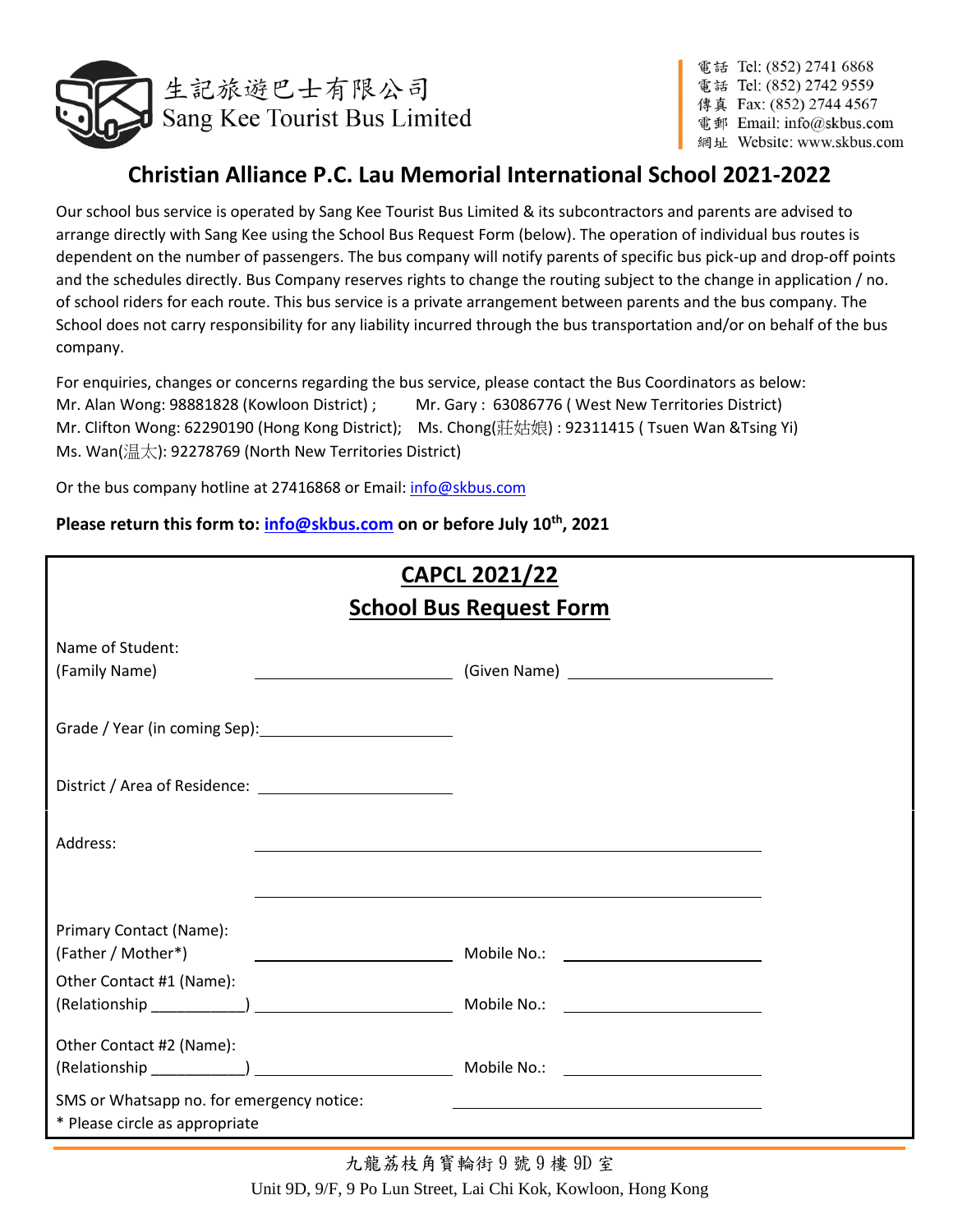

電話 Tel: (852) 2741 6868 電話 Tel: (852) 2742 9559 傳真 Fax: (852) 2744 4567 電郵 Email: info@skbus.com 網址 Website: www.skbus.com

# **SCHOOL BUS POLICY – GUIDELINES FOR PARENTS / GUARDIAN**

Parents/Guardians are requested to remind children of the behavior expectations of students when travelling on school buses. School bus behavior management guidelines apply on school buses.

# **Expected Behavior of Students on the Buses**

- Sit with seatbelts securely fastened at all times. Seatbelts must not be removed until the bus has come to a complete stop.
- Stay seated until the bus comes to a complete stop.
- Follow the instructions of the Bus Assistants at all times and show courtesy towards the adults and fellow students on the bus.
- Keep hands, arms and heads inside the bus at all times. Keep clear of the emergency exit.
- If a student is carrying a cell phone, it should be kept in their school bag.
- Toys and games are not to be taken out on the bus.
- Refrain from eating and drinking and playing with electronic games.
- Take litter off the bus when leaving.
- Take care of personal belongings and do not leave them on the bus.
- Keep objects inside the bus (do not throw anything out of the windows).
- Use quiet voices.
- Allow the driver to concentrate on driving and not distract by talking to him / her.

## **The following behavior will NOT be tolerated:**

- Use of bad language and / or gestures
- Fighting, any form of bullying or intimidation
- Vandalism

## **At the discretion of the Bus Assistant, the matter will be referred to the Bus Coordinator:**

- On the first offense, student will receive a warning and parents will be notified.
- On the second offense, bus service will be suspended for FIVE school days.
- Repeated offenses will result in the suspension of bus privileges (without refund) at the discretion of the Bus Director.

#### **Others:**

- Please be on time to pick up your child at the end of the day.
- Parents are NOT allowed to travel as passengers on the school bus.
- Students are responsible for any damage they caused by paying the cost of repair/replacement.
- Students' safety are the responsibility of parents / guardians while they are waiting for the bus pick up in the morning and after they have been handed over to the parent / guardian at the afternoon drop off point.

#### **Payment for School Bus Fee**

Once student has signed up for the service, it constitutes a continuous 10.5-month contract of the bus service for the entire academic year. Bus fee must be settled in advance according to the given time period. Failure of full payment may result in suspension of bus service until payment is fully received. The bus fee shall be paid in five bi-monthly instalments (in Aug, Nov, Jan, Mar, May) for each school calendar year (Aug to June). First payment includes bus fee for Aug (1/2 month fee), Sept & Oct, and bi-monthly thereafter. In case of school closure during normal school calendar month announced by EDB (under any circumstances), no refund will be made and Sang Kee is entitled to charge 50% of monthly fee for each month of school closure. All prepaid and unutilized school bus fee, if any, will be carried forward for the next payment.